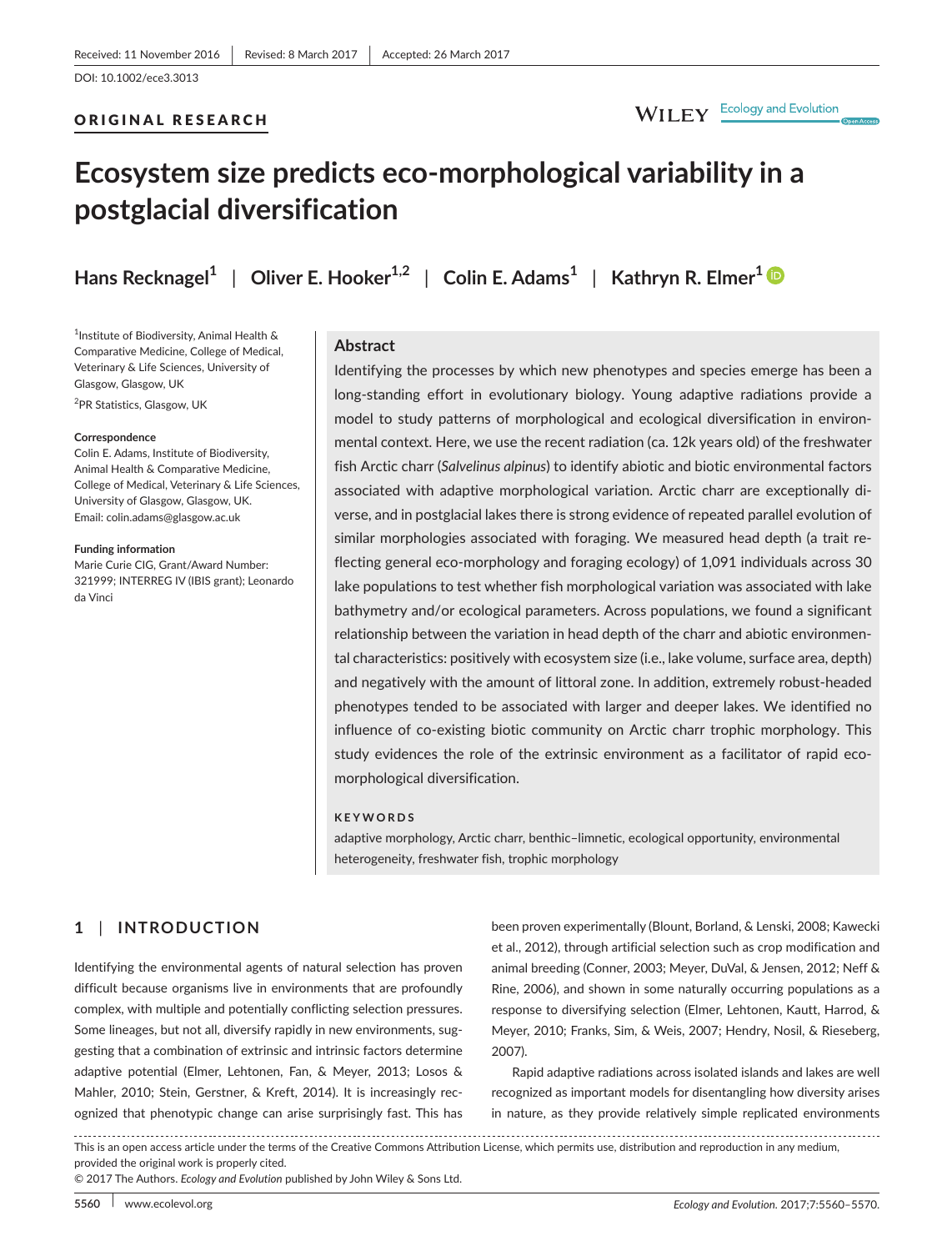RECKNAGEL ET AL. **EXAMPLE 2000** STATE RECKNAGEL ET AL. **EXAMPLE 2000** STATE RECKNAGEL ET AL. **EXAMPLE 2000** 

in which similar phenotypic diversity has arisen repeatedly (Elmer & Meyer, 2011; Gavrilets & Losos, 2009; Schluter, 2000). Some of the best known examples include Darwin's finches on the Galapagos Islands (Grant & Grant, 2011), Hawaiian silverswords (Baldwin, 1997), *Anolis* lizards on Caribbean islands (Losos, 2009), cichlid fishes inhabiting the Great African Rift (Turner, 2007) and Central American crater lakes (Recknagel, Elmer, & Meyer, 2014), and some northern postglacial fishes (Schluter, 2000).

Colonization and adaptation in postglacial lakes has occurred relatively recently, since the last retreat of the glaciers. Postglacial lakes can be characterized as rather simple, scalable, low productivity environments (Klemetsen, 2010). They usually support habitats comprising different foraging opportunities; for example, the littoral, a shallow water zone supporting relatively high benthic invertebrate productivity, and a limnetic zone supporting planktonic invertebrate production (Robinson & Wilson, 1994; Schluter, 2000). In addition to the spatial divergence of these foraging resources, the fishes also differ in characteristics related to how they access prey: benthivorous, planktivorous, and piscivorous fishes of many species differ substantially in morphologically functional traits (e.g., Schluter, 1993; Jonsson & Jonsson, 2001; Svanbäck & Eklöv, 2004; Kahilainen & Østbye, 2006; Fraser, Huntingford, & Adams, 2008; Garduño-Paz & Adams 2010; Willacker, von Hippel, Wilton, & Walton, 2010). These traits have been well studied and are closely related to the different foraging strategies used in the respective habitats. Fishes inhabiting littoral benthic habitats have a diet consisting of macro-invertebrates and are usually deeper bodied, with fewer gill rakers and a more robust head. In contrast, individuals tending to utilize the limnetic environment feed on plankton and are more elongate in body shape, have a higher number of gill rakers, and more slender heads (Jonsson & Jonsson, 2001; McPhail, 1994; Østbye et al., 2006). Postglacial fishes frequently show convergence and parallelisms in trophic morphology both within and across species (Elmer & Meyer, 2011; Schluter, 2000; Seehausen & Wagner, 2014). The most prominent examples of radiating postglacial fishes include threespine sticklebacks (*Gasterosteus aculeatus*) (McPhail, 1994), European and lake whitefish (*Coregonus* sp.) (Bernatchez et al., 2010; Østbye et al., 2006), lake trout (*Salvelinus namaycush*) (Chavarie, Howland, & Tonn, 2013; Muir, Hansen, Bronte, & Krueger, 2016), and Arctic charr (*Salvelinus alpinus*) (Garduño-Paz, Adams, Verspoor, Knox, & Harrod, 2012; Jonsson & Jonsson, 2001).

Arctic charr in particular are regarded as one of the most variable vertebrates (Klemetsen, 2013). When colonizing lakes throughout the northern hemisphere, populations have diversified dramatically across lakes that differ in their bathymetry, surface area, and ecological features (Bush & Adams, 2007; Garduño-Paz, Demetriou, & Adams, 2010; Garduño-Paz et al., 2012; Woods et al., 2013). Across its geographical range, Arctic charr has repeatedly evolved discrete feeding specialists (Jonsson & Jonsson, 2001; Klemetsen, 2010; Kristjánsson et al., 2011; Schluter, 2000). These trophic morphs are associated with pronounced differences in body shape. Typically, littoral macro-benthos feeding specialists have deeper bodies and express larger, more robust heads, with a blunt snout. In contrast, plankton feeding specialists tend to have a more delicate body and head shape with smaller terminal mouths, finer jaw structure, and usually larger eyes (Adams et al., 1998; Jonsson & Jonsson, 2001; Klemetsen et al., 2003; Knudsen, Amundsen, Klemetsen, & Soerensen, 2007; Skúlason, Snorrason, & Jonsson, 1999; Snorrason et al., 1994). Morphological differences between trophic morphs are functionally linked to alternative feeding strategies that are defined by attributes of the prey (Garduño-Paz & Adams, 2010; Hooker et al., 2016; Malmquist, 1992). In particular, larger mouth gape allows feeding on larger prey, a link that has been experimentally shown in trophically polymorphic Arctic charr (Adams & Huntingford, 2002b). Freshwater fishes in general exhibit a strong functional link between gape size, head depth, and feeding strategy (Day & McPhail, 1996; Knudsen et al., 2007; Rüber & Adams, 2001). For example, in the famously trophically diverse Icelandic Arctic charr in Thingvallavatn a primary differentiation is in head morphology where all four morphs vary significantly in head shape traits and this is associated with specialization and segregation in diet (Snorrason et al., 1994).

Research to date on adaptive radiations has suggested that ecosystem size, ecological opportunity (e.g., number of available ecological niches), and intrinsic factors (such as phylogenetic constraints and sexual selection) are vital components of diversification (Elmer et al., 2013; Gavrilets & Losos, 2009; Losos, 2010; Wagner, Harmon, & Seehausen, 2012). However, these are relatively general drivers of adaptive radiation that are likely to manifest in different specific ways in different diverging lineages. For example, the size of the habitat occupied (e.g., the area of an island or lake) may increase ecological opportunity and has been shown to predict phenotypic and species diversity (Kisel & Barraclough, 2010; Losos & Schluter, 2000; Nosil & Reimchen, 2005; Ricklefs, 2007; Seehausen, 2006). Other studies on fishes found that lake depth is a better predictor for phenotypic diversification, particularly along the benthic–limnetic axis, for example in cichlid fishes (Recknagel et al., 2014; Wagner et al., 2012) or the radiations of postglacial fishes such as sticklebacks (Willacker et al., 2010), whitefishes (Vonlanthen et al., 2009), and Arctic charr (Alekseyev, Samusenok, Matveev, & Pichugin, 2002; Hindar & Jonsson, 1982). Bathymetric traits are often correlated because lakes that increase in area also tend to become deeper and therefore more voluminous (Gavrilets & Losos, 2009; Post, Pace, & Hairston, 2000). Therefore, bathymetric traits such as lake volume and surface area are most effectively summarized as ecosystem size (e.g., Fukami, 2004; Post et al., 2000; Reche, Pulido-Villena, Morales-Baquero, & Casamayor, 2005). In addition, research on fishes has shown that the biotic community, such as intraspecific abundance levels (Bolnick, 2004; Svanbäck & Bolnick, 2007) and interspecific interactions such as the number of competing species (Bourke, Magnan, & Rodríguez, 1999; Robinson, Wilson, Margosian, & Lotito, 1993; Vamosi, 2003) and predators (Vamosi, 2005), also influence diversification.

Identifying the underlying factor(s) driving the repeated diversification of postglacial fishes is crucial to help understand how distinct phenotypes evolve and to predict evolutionary outcomes across environmental scenarios. Using a large dataset of Arctic charr populations from postglacial lakes across the British Isles, we tested whether an ecologically relevant morphological character—relative head depth—is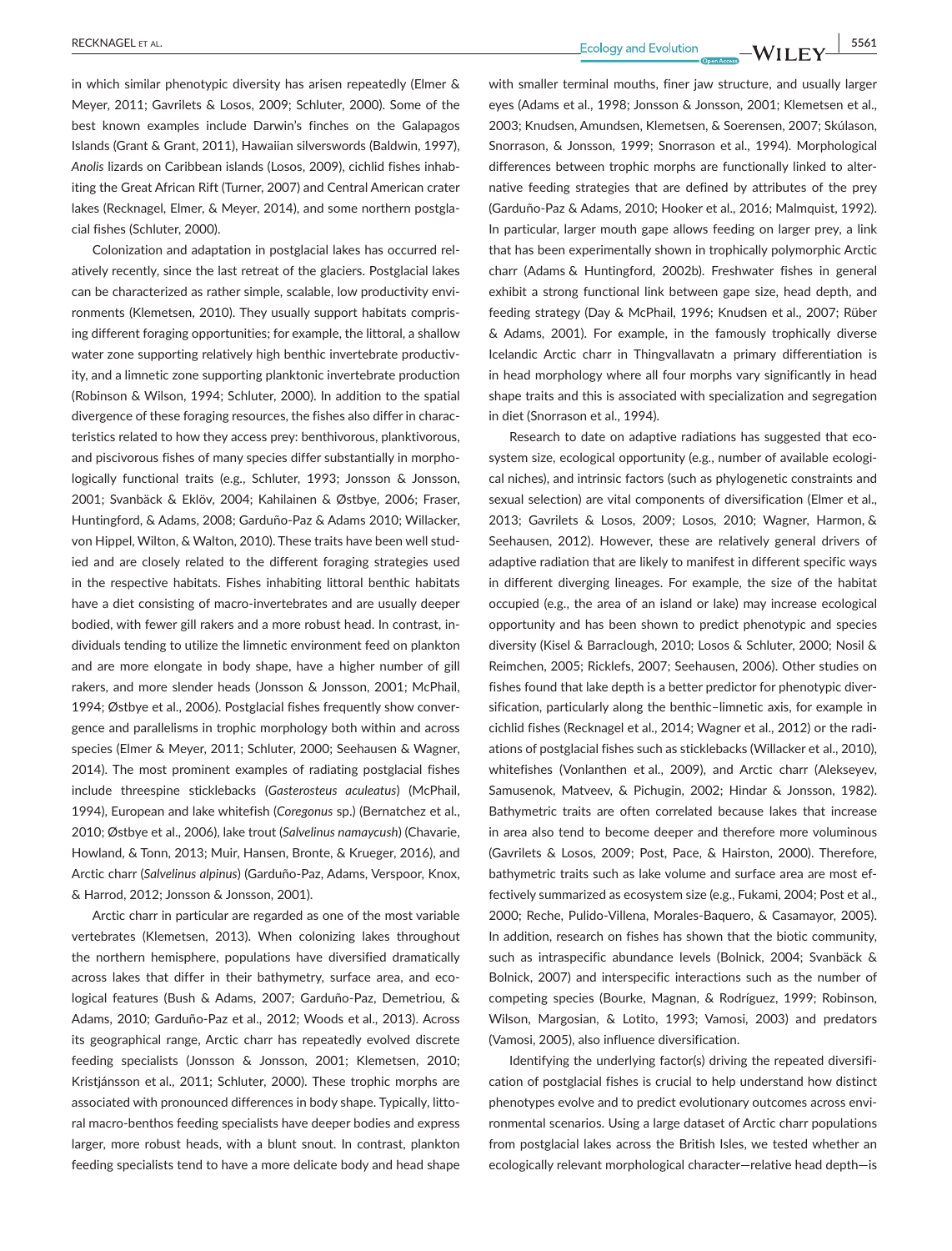**5562 WII FY** Ecology and Evolution **CONSIDER ALL ALL ACCORDING THE RECK ALL ALL ACCORDING THE RECK NAGEL ET AL.** 

correlated with the bathymetric and ecological characteristics of lakes. Head depth is closely linked to functional feeding strategy and therefore directly and indirectly reflects the extensive ecomorphological variation of Arctic charr (Adams & Huntingford, 2002a,b; Adams, Woltering, & Alexander, 2003; Jonsson & Jonsson, 2001; Liem, 1993). We examined whether the average, extremes, and extent of variation in head morphology of a charr population could be predicted by the lake environment biotic and abiotic characteristics.

## **2** | **METHODS**

Arctic charr (*S. alpinus*) were collected from across 30 lakes in Scotland and Ireland using Nordic survey gill nets (fish total *N* = 1,091; mean 36 fish per lake, range 10–82) (Figure 1a, Table S1). Gill nets consisted of 12 panels of differently sized mesh (5–55 mm knot to knot), 30 m long and 1.5 or 6 m deep, and are nonselective for Arctic charr in the size range of 45–495 mm (fork length) (Jensen & Hesthagen, 1996). A structured random sampling approach was used to ensure that all habitats within a lake were sampled (see Adams et al., 2006 for details); nets were set in the littoral, sublittoral, profundal, and pelagic zones (*n* = 4–14 nets per lake depending upon size).

Head length, head depth, and fork length were measured for each adult individual collected. To correct for allometric effects, head depth and head length were regressed against fork length and we calculated the difference between the residuals in head depth and length for each individual; thus, a high value indicates a relatively deep-headed individual, whereas a small value describes an individual with a shallow head relative to length. This univariate measure we use as an index for head depth (called HD hereafter) effectively describes functional ecomorphology (Adams et al., 1998) while minimizing data complexity. We calculated four morphological measures for each charr population: the average (MEAN<sub>HD</sub>), maximum (MAX<sub>HD</sub>), and minimum (MIN<sub>HD</sub>) head depth, and variance in head depth (Var $_{HD}$ ) as a measure of morphological variation. All statistical analyses were carried out using R 3.0.2 (R Core Team 2013).

Alternatively, morphological metrics—in particular morphological variability—can be driven by demographic factors such that lakes with more individuals might exhibit greater variation in body shape, including head depth. We tested whether each of the four head depth measures depended on allelic richness, a genetic proxy for genetic diversity and population size. Estimates of microsatellite allelic richness were extracted from published literature (Wilson et al., 2004; six polymorphic nuclear microsatellite loci) on Arctic charr for 21 of the 30 lakes used in this present study (Table S1). In addition, we tested whether charr abundance had an effect on morphological traits. Abundance is an indicator for intraspecific competition within lakes and was recorded as catch per unit effort (CPUE), counted as the number of Arctic charr individuals caught per 100  $\mathrm{m}^2$  of net per 24 hr.

Environmental data were collated for each lake from published literature (Murray & Pullar, 1910), government agencies, and the authors' own surveys (Table S1). The bathymetric parameters available were lake volume, average and maximum lake depth, lake surface area, and littoral zone area (defined as the area of the lake shallower than 4.5 m depth). The relevant biotic community parameters available were the number of competing species, number of predators, and total number of fish species in the lake community. Categorization as competitors or predators was based on the species' ecology at adult stage. Competing species included: brown trout (*Salmo trutta*), Atlantic salmon (*Salmo salar*), roach (*Rutilus rutilus*), rainbow trout (*Oncorhynchus mykiss*), and powan (*Coregonus lavaretus*), fishes scored as predators were Northern pike (*Esox lucius*), European eel (*Anguilla anguilla*), European perch (*Perca fluviatilis*), and brown trout (*Salmo trutta*). Note that brown trout was both included as competitor and predator. European flounder (*Platichthys flesus*), brook lamprey (*Lampetra planeri*), minnow (*Phoxinus phoxinus*), and three-spined stickleback (*Gasterosteus aculeatus*) were also included as part of the overall lake community (Table S1). Bathymetric parameters were normalized (log-transformed). The percent of the lake substrate area categorized as littoral zone was arcsine transformed (Crawley, 2014). Ecological parameters ("biotic community") were normalized using square root transformation (Crawley, 2014).

We used multiple lines of analysis to identify the associations among environmental characteristics and between those environmental characteristics and charr morphological variables MEAN<sub>HD</sub>,  $MAX_{HD}$ , MIN<sub>HD</sub>, and VAR<sub>HD</sub>.

First, we inferred whether predictor variables were correlated using Pearson's correlation coefficient (PCC) and principal component analysis (PCA). Based on those correlation estimates, we assigned predictors into three separate classes as described by the first three principal components of the PCA, each sharing a set of highly correlated variables: i) PC1 represents ecosystem size, with all lake size parameters (volume, surface area, maximum depth, and mean depth) as well as biotic community size having high positive loadings on this PC (thus high PC1 scores equate to large lakes); ii) PC2 mainly describes the biotic community with high negative loadings (thus high PC2 scores define lakes with depauperate biotic communities); and, iii) PC3 is associated with small lakes that have a small littoral area (thus high PC3 scores describe small, deep lakes with a steep shore gradient) (Tables S2 and S3, Figure S1).

Second, we performed multiple linear regressions to assess the relative contribution of predictor variables to each of the four morphological variables. Models were simplified by sequentially excluding nonsignificant parameters. The full model included five predictor variables: the first three principal components representing environmental

FIGURE 1 (a) Sampling sites of Arctic charr from the British Isles. Lakes are ranked according to their score on PC1 (or based on surface area in case they could not be included in the PCA), with low numbers indicating small, shallow, and species-poor lakes while large numbers indicate greater surface area, deeper, and more species-rich lakes. Lake names are listed with associated number in panel b. (b) Distribution of head depth is shown on the left *y*-axis in gray boxes (black bar within box = median; whiskers = ± 1.5 IQR [outliers excluded for visualization]) and variation in head depth (VAR<sub>HD</sub>) on the right *y*-axis (black dots) for all individuals and across all lakes (total *N* = 1,091). Abbreviations: a' Bh. Lua. = a' Bhaid Luachraich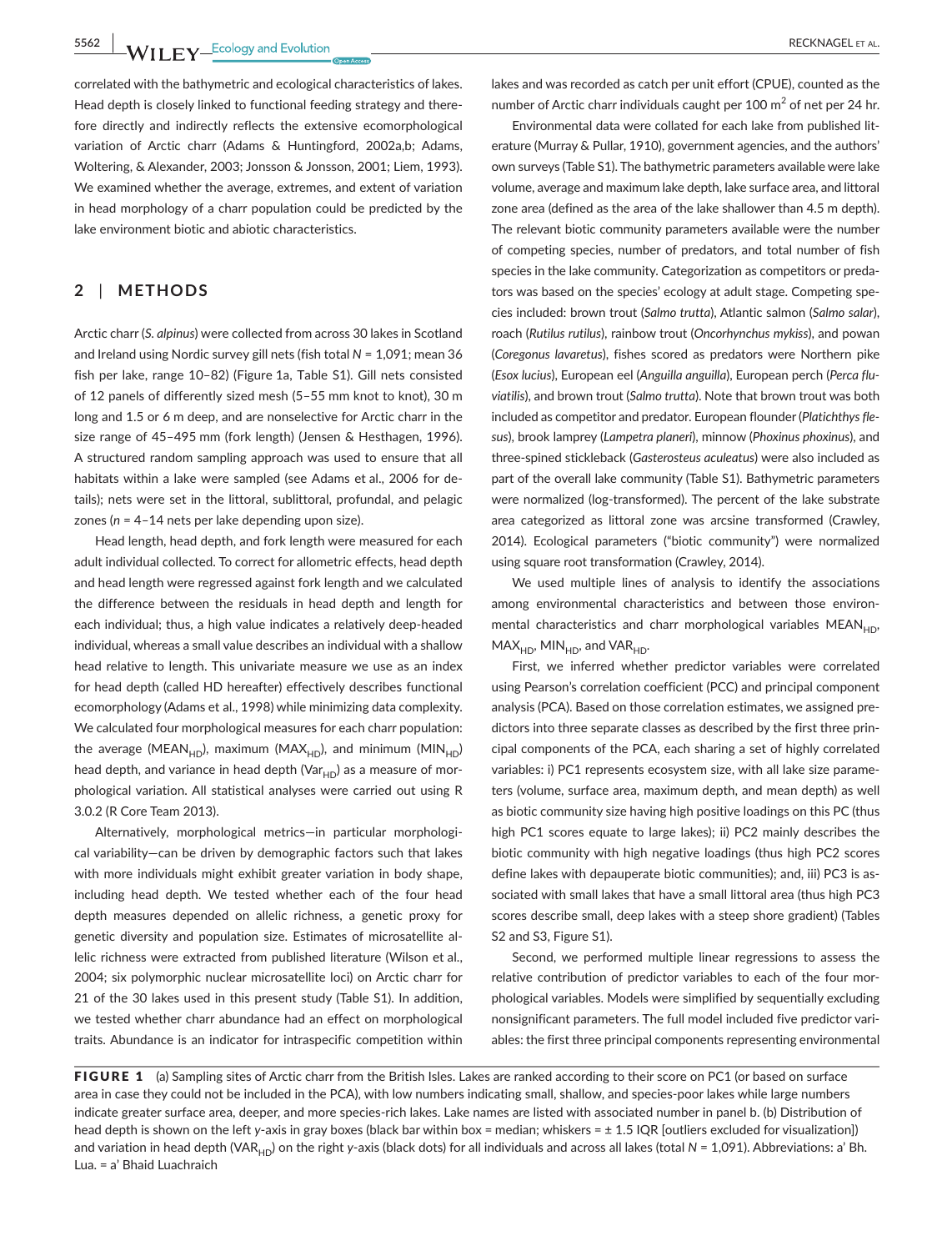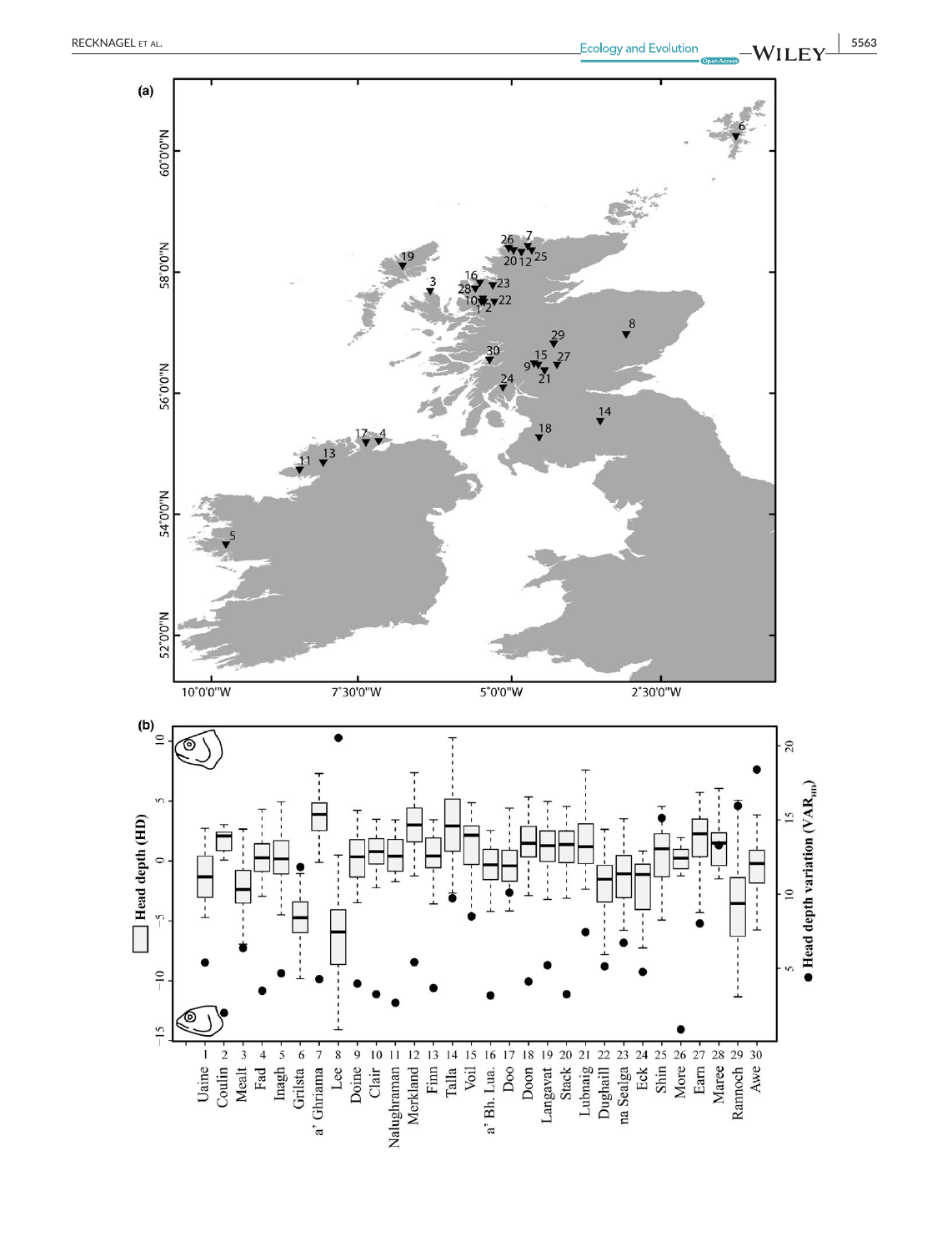**5564 MILEV** Ecology and Evolution **CONSIDERING EXECTAL** 

and biotic lake characteristics, genetic diversity, and charr abundance (CPUE).

As an alternative approach to address multicollinearity, we used the relative importance test to assess the contribution of the individual lake characteristic variables, ranking them by model importance and accounting for collinearity between these correlated variables to estimate their relative importance (% of  $R^2$ ) (Figure S2). The relative importance test "lmg" was used within the R package relaimpo, which averages sequential sums of squares over all orderings of predictor variables (Grömping, 2006). All four morphological variables were tested against all eight correlated predictor variables by implementing a bootstrapping algorithm (*N* = 1,000) to assess 95% confidence intervals.

## **3** | **RESULTS**

#### **3.1** | **Relationship among environmental variables**

A number of lake environment characteristics were related, as inferred from the correlation estimates (PCCs; Table S2). Bathymetry traits (lake volume, surface area, maximum depth, and mean depth) were highly correlated. Proportion of littoral zone—an important feeding habitat for fishes—was negatively correlated with mean and maximum lake depth, showing that shallower lakes had relatively more littoral zone. Biotic community variables (fish community size, number of competing species, and number of predators) were highly correlated with each other and to a lesser extent also with ecosystem size or amount of littoral zone (Table S2).

PCA drew out similar relationships among environmental variables, with the amount of littoral zone loading in the opposite direction from ecosystem size on PC1, and biotic community distinct from bathymetric variables on PC2 (Figure S1). Overall PC1 captured a high proportion of variance (loadings all exceeded 0.3) for all abiotic and biotic variables. PC3 scores increased for lakes with a small surface area and small littoral zone but high volume (i.e., deep lakes relative to surface area). Overall, the first three axes explained 89.3% of the total variance (Table S3).

#### **3.2** | **Eco-morphology across populations**

The Arctic charr populations differed dramatically in their head depth across lakes (Figure 1b). The most slender-headed individual came from Loch Lee (MIN<sub>HD</sub> of −16.91), and the individual with the bulkiest (deepest) heads were from Loch Awe (MAX $_{HD}$  of 25.45). MEAN<sub>HD</sub> varied across lakes, from -7.06 in Loch Lee to 3.72 in a' Ghriama.

A considerable number of Arctic charr populations showed high variability in head morphologies across lakes, with the most variability found in the populations of Loch Lee (VAR $_{HD}$  of 20.54), followed by Loch Awe (VAR $_{HD}$  of 18.40), Loch Rannoch (VAR $_{HD}$  of 15.95), and Loch Shin (VAR $_{HD}$  of 15.13) (Figure 1b). The lakes with low variability populations were dramatically less variable, for example, Loch More with VAR $_{HD}$  of 0.87. The combined average variation for head depth (VAR $_{HD}$ ) across all lakes was 7.24.

This pattern of adaptively relevant morphological variability was not an effect of larger population size within lakes. We found that allelic richness was not associated with any of the four morphological variables in any model (Table 1). Hence, neutral genetic diversity did not have a significant effect on the variability nor in predicting the extent of trophic morphology. In addition, abundance of Arctic charr did not have an effect on any of the morphological traits, indicating that intraspecific competition did not significantly influence the degree of variation or extent of adaptive morphology.

## **3.3** | **Environment and the distribution of eco-morphology**

The average head morphology (MEAN $_{HD}$ ) of an Arctic charr population was significantly negatively associated with ecosystem size (*p* = .030, *R*<sup>2</sup> = 0.19, coefficient = −0.392; Figure 2a). These results show that charr populations with more slender heads are more likely to be found in lakes with a larger ecosystem size (greater surface area, deep, voluminous lakes), relatively smaller littoral zone, and a more complex fish community (Table 1, Figure 2a).

The extremity of slender headedness  $(MIN_{HD})$  for a population showed a significant negative association with ecosystem size (PC1) in the multiple linear regressions ( $p = .015$ ,  $R^2 = 0.23$ , coefficient = -0.663; Table 1; Figure 2b). In agreement with the regression approach, in the relative importance tests littoral zone area was also identified as the highest contributing factor (% of  $R^2 = 32.3$ %,  $\Delta R^2$  to next best factor = 12.9%) (Figure S2). These results suggest that charr populations in shallower lakes are less extreme in  $MIN_{HD}$ , while larger lakes tend to support individuals that are more extremely slender headed.

TABLE 1 Statistics for the best performing models (ecosystem size (=PC1), biotic community (=PC2), small, steep shore gradient, deep lakes (=PC3), genetic diversity, and charr abundance) and each morphological variable. Following model simplification, ecosystem size remained as the only significant parameter explaining morphology across all tests. Significant *p*-values are shown in italics. Asterisks indicate significance levels, with \**p* < .05, \*\**p* < .01, and \*\*\**p* < .001

| Morphology         | <b>Best model</b>    | <b>Estimate</b> | <b>SE</b> | t-Value  | <i>p</i> -Value | $R^2$ |
|--------------------|----------------------|-----------------|-----------|----------|-----------------|-------|
| MEAN <sub>HD</sub> | $MEAN_{HD} \sim PC1$ | $-0.392$        | 0.169     | $-2.317$ | $.0297*$        | 0.189 |
| MIN <sub>HD</sub>  | $MIN_{HD} \sim PC1$  | $-0.663$        | 0.253     | $-2.621$ | $.0153*$        | 0.230 |
| MAX <sub>HD</sub>  | $MAX_{HD}$ ~ PC1     | 1.306           | 0.443     | 2.949    | $.0070**$       | 0.274 |
| VAR <sub>HD</sub>  | $VARHD \sim PC1$     | 1.524           | 0.296     | 5.156    | $< 0.001***$    | 0.536 |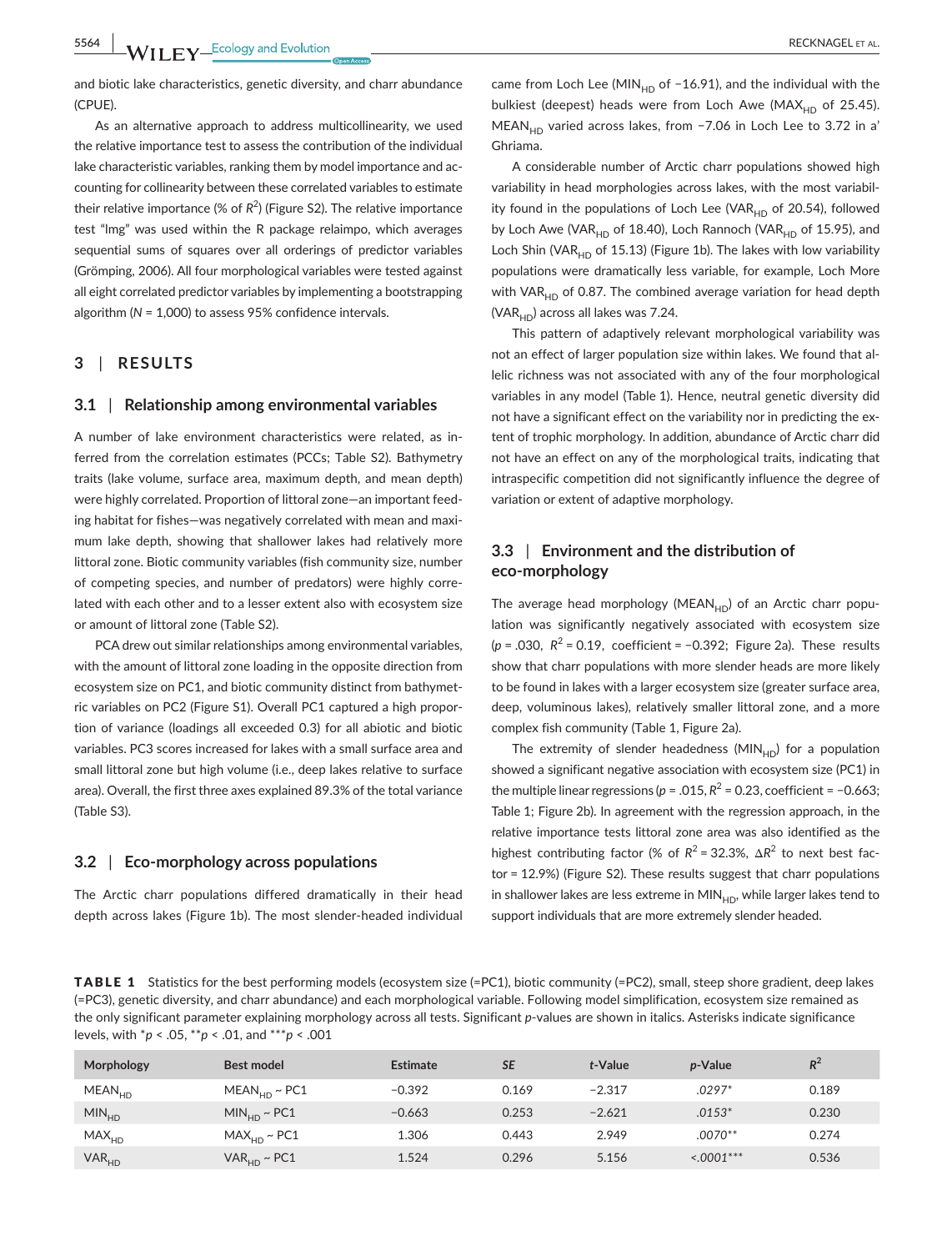

FIGURE 2 The relationship between Arctic charr morphological characteristics (a: MEAN<sub>HD</sub>, b: MIN<sub>HD</sub>, c: MAX<sub>HD</sub>, d: VAR<sub>HD</sub>) and lake environment parameters (ecosystem size) that were significantly associated in linear regressions

The extremity of deep headedness ( $MAX_{HD}$ ) of a population was positively associated with ecosystem size ( $p = .007$ ,  $R^2 = 0.27$ , coefficient = 1.306; Table 1; Figure 2c). This positive association remains as a trend even when excluding the most extreme MAXHD at highest ecosystem size ( $p = .266$ ,  $R^2 = 0.06$ , coefficient = 0.416). Therefore, deep lakes with a greater surface area (larger ecosystem size) tend to support more extremely deep-headed individuals. Similarly with the alternative relative importance approach, volume and surface area together explained more than half (59.6% of *R*<sup>2</sup> ) of the total variation in the correlation coefficient ( $R^2$  = 0.58) between MAX<sub>HD</sub> and all predictive lake parameters (Figure S2).

In summary, the average head depth of an Arctic charr population generally decreased to be more slender with larger ecosystem size (i.e., great surface area, deep, and voluminous lakes). The extremes of head depth (MIN<sub>HD</sub> and MAX<sub>HD</sub>) of the Arctic charr populations increased with ecosystem size, and this pattern was stronger for  $MAX_{HD}$ compared to  $MIN_{HD}$ . There was no significant association between  $MEAN<sub>HD</sub>, MIN<sub>HD</sub>$ , or  $MAX<sub>HD</sub>$  with any of the principal components related to biotic community or to particularly small but deep lakes (Table 1).

## **3.4** | **Environment and the variability in eco-morphology**

The variation in head depth (VAR $_{HD}$ ) of a charr population was highly significantly associated with ecosystem size ( $p < .0001$ ,  $R^2 = 0.54$ , coefficient = 1.524; Table 1; Figure 2d). Accordingly, with the relative importance approach volume and surface area explained more than 50% of the total  $R^2$ , with surface area being by far the largest contributor (32.1% of  $R^2$ ) (Figure S2).

In summary, adaptively relevant morphological variation (VAR $_{HD}$ ) in Arctic charr significantly increased with greater surface area and deeper lakes, or larger ecosystem size. Ecological parameters alone (PC2: fish community complexity, number of predators, and number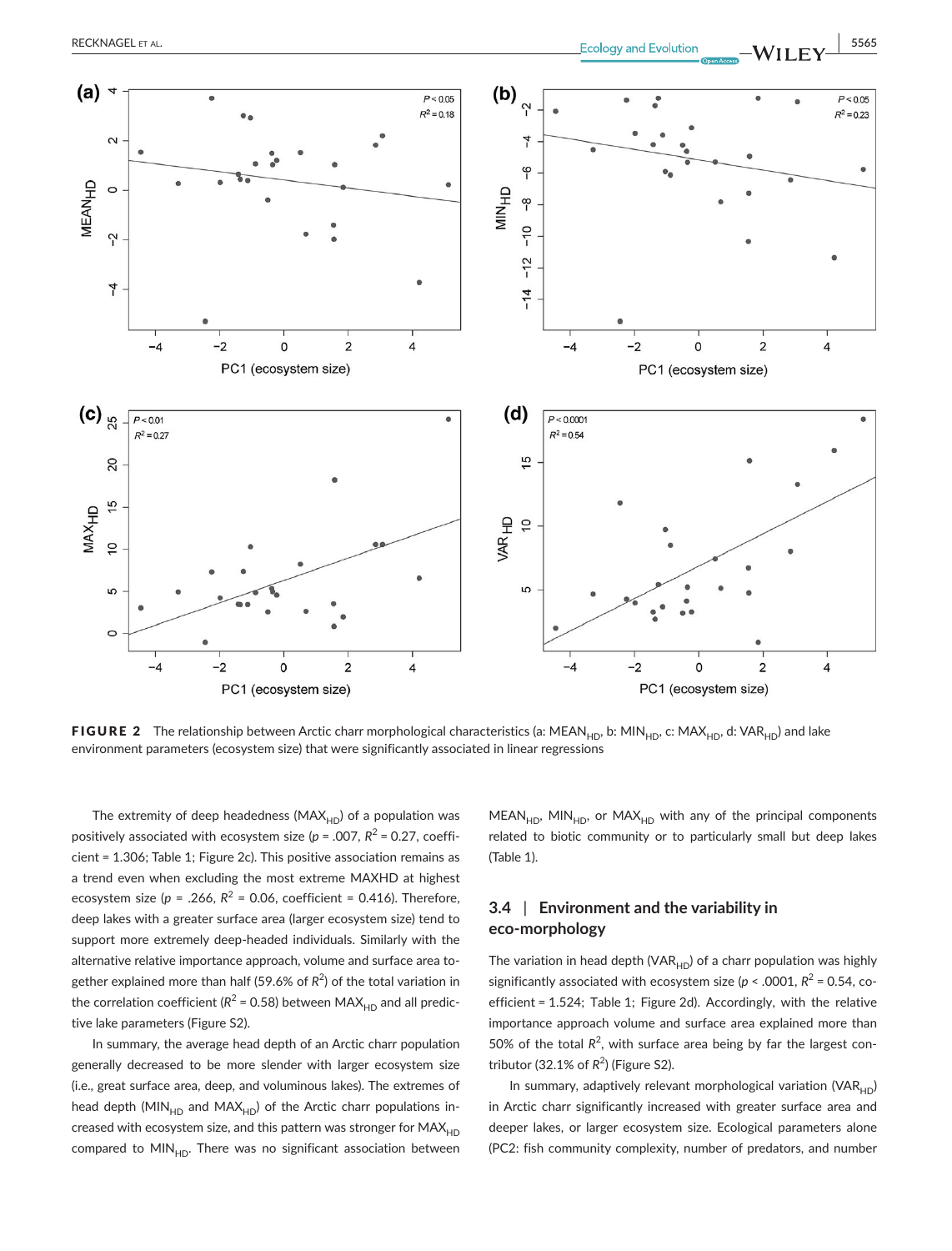**5566 WII FY** Ecology and Evolution **and Experiment Construction** RECKNAGEL ET AL.

of competing species) did not have a significant effect on variation in head depth, nor did genetic diversity (allelic richness) or population abundance (CPUE).

## **4** | **DISCUSSION**

We found that the mean, minimum, and maximum head depth of Arctic charr varied greatly across populations in different lakes, as did variability (Figure 1b). In freshwater fishes, head depth is well established to be closely associated with alternative ecomorphologies (Adams et al., 2003; Liem, 1991; Seehausen & Wagner, 2014). Regarding mean and maximum head depths, a bulkier head and blunt-snouted morphology is strongly associated with littoral foraging in Arctic charr. In contrast, limnetic or pelagic fishes are more active foragers, adapted to high swimming velocity and more elongated head shape to enhance the ability to capture evasive prey as reflected in the distribution of minimum and mean head depths (Adams & Huntingford, 2002a,b; Adams et al., 1998; Hooker et al., 2016; Klemetsen, Knudsen, Primicerio, & Amundsen, 2006; Kristjánsson et al., 2011).

Here, we found that the degree of head depth variation in an Arctic charr population was significantly predicted by ecosystem size. In order of importance, lakes that had a greater surface area, a greater volume, were deeper, supported a larger fish community, and had a proportionately smaller littoral zone (i.e., steeper slopes) supported populations of Arctic charr with a more variable head shape (Table 1, Figure 2d). This pattern was not driven by demographic effects associated with the size or abundance of a lake's Arctic charr population, as shown by the lack of any significant relationship between head depth measures or variability, population genetic diversity and CPUE.

Our results are consistent with the proposal that larger environments with consequently greater complexity support more niches; this allows local adaptations to the more diverse range of available resources and has been found consistently across aquatic and terrestrial habitats (Gavrilets & Losos, 2009; Post et al., 2000; Tews et al., 2004). For example, lakes with greater surface area have been shown to support a higher degree of ecomorphological differentiation in sticklebacks (McPhail, 1993; Schluter & McPhail, 1992), brook charr (Bertrand, Marcogliese, & Magnan, 2008), European whitefish (Siwertsson et al., 2010), and African cichlid species richness (Salzburger & Meyer, 2004; Wagner, Harmon, & Seehausen, 2014). Lake depth in particular has been associated with trophically relevant variability along a benthic–limnetic gradient in several freshwater fishes, including an increase in morphological variation or sympatric differentiation in European whitefish ecomorphs in Scandinavia (Hayden, Harrod, & Kahilainen, 2014; Siwertsson et al., 2010) and in the Alpine region (Vonlanthen et al., 2009), in Neotropical crater lake cichlids (Recknagel et al., 2014), and in African great lake cichlids (Wagner et al., 2012). While it has been hypothesized that deeper lakes also increase the potential for the evolution of trophically variable and polymorphic Arctic charr populations (Alekseyev et al., 2002; Hindar & Jonsson, 1982), this has not been tested robustly.

This is the first study to support the significance of lake depth in predicting adaptive diversity in Arctic charr.

Another important component of ecological opportunity is the paucity of co-existing species (Robinson et al., 1993; Vamosi, 2003), as this may open ecological space and reduce resource competition within lakes (Schluter, 2000). Here, we find no significant effect of fish community complexity and no effect of the number of competing species on Arctic charr population-level morphological variation, mean, or extremes (Table 1; Table S2). In several species of postglacial fishes, including stickleback (Vamosi, 2003), pumpkinseed sunfish (Robinson et al., 1993), and brook charr (Bourke et al., 1999). it has been shown that if ecological niches are already filled by a different but ecologically similar species, this might impede the evolution of intraspecific variation and polymorphism. It has also been shown that despite occupying similar depth habitats in allopatry, Arctic charr, perch, and whitefish can co-exist with each other, exhibit different trophic polymorphisms, and occupy different habitats in sympatry (Hayden et al., 2014; Sandlund et al., 2010). In contrast, other studies found a relatively low effect of competing species on the evolution of intraspecific variability and polymorphism (Eloranta, Nieminen, & Kahilainen, 2015; Recknagel et al., 2014; Svanbäck, Eklöv, Fransson, & Holmgren, 2008). Our study suggests that interspecific competition might not always limit the ability of a species to diversify, even in low productivity postglacial lakes; rather, the trophic morphology of an Arctic charr population depends primarily on the abiotic environmental characteristic of ecosystem size.

The link between environmental parameters and the degree of trophic variability and polymorphism is not well understood. Previous research in stickleback and whitefish suggests that disruptive selection is strongest when environmental contrasts are stark (Bolnick & Lau, 2008; Landry, Vincent, & Bernatchez, 2007). In the 30 lakes we studied here, the relative proportion of limnetic zone increases with lake size and depth and the relative proportion of littoral zone decreases. Small lakes are generally dominated by the littoral zone, providing suitable habitat and resources for benthic foraging. With an increase in lake size and depth, the relative proportion of the limnetic zone increases, opening a new niche for Arctic charr to exploit. This has also been shown for Scandinavian Arctic charr, which shift their diet to a more limnetic source with increasing lake size (Eloranta, Kahilainen, et al., 2015). The Arctic charr populations studied here are more variable, but also more extreme in their head depth in lakes that are larger and have a more complex habitat available or increased ecological opportunity. Because head depth measures reflect trophic niche use in charr (Adams & Huntingford, 2002b; Smith & Skúlason, 1996), our findings suggest that more specialized morphologies can be found in greater surface area and deeper lakes. In several geographically distant and unconnected lakes, the presence of specialized deep-water ecomorphologies has been reported in Arctic charr (e.g., Alekseyev et al., 2002; Hindar & Jonsson, 1982; Hooker et al., 2016), strengthening the importance of environment for such morphologies to evolve.

The high degree of variation in head depth might result from phenotypically plastic individuals or genetic differentiation of divergent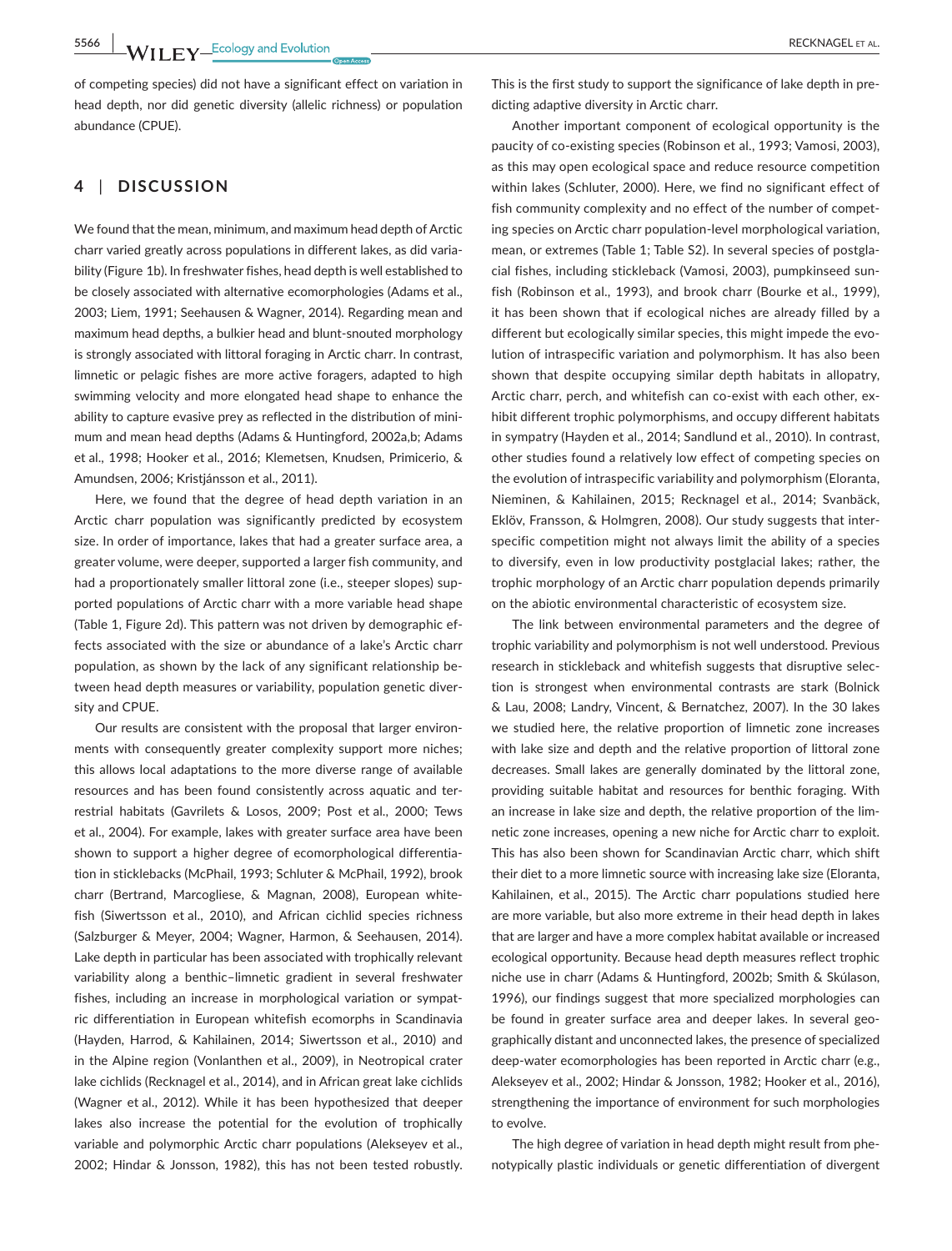**|** RECKNAGEL et al. **5567**

phenotypes within a lake's population. Most likely, a combination of both mechanisms is contributing to the observed phenotypic variation, as has been reported previously in Arctic charr (Jonsson & Jonsson, 2001; Adams & Huntingford, 2004). Depending on the time of colonization, the number of colonization events and other extrinsic factors, different lake populations will vary in the degree of how specialized and genetically divergent they are. While we have focused on the overall individual- and population-level variation and have not assessed morphological specializations in these charr populations, variation may reflect subtle polymorphic divergences in sympatry (e.g., Adams et al., 1998; Garduño-Paz et al., 2012). We did not find an effect of intraspecific competition and genetic diversity on the overall morphological variation; however, these factors likely have an impact on whether divergent ecomorphologies become initially established. For example, when conditions are stable over time (Taylor et al., 2006; Vonlanthen et al., 2012) and strong intraspecific competition prevails (Bolnick, 2004; Svanbäck & Bolnick, 2007), differentiation between individuals might become genetically fixed. This can be facilitated by differences in spawning time, spawning location, and habitat use that increases trophic variability, as has been evidenced repeatedly in Arctic charr (Adams et al., 1998, 2006; Jonsson & Jonsson, 2001). Our results suggest that environmental heterogeneity and consequently selection for phenotypic extremes in charr are strongest in deep lakes that are not dominated by littoral zone. This has the important implication that external context such as environment, rather than population-specific intrinsic factors such as genetics (Elmer, 2016), determine the trophic variability and potential for adaptive diversification in these fishes.

## **5** | **CONCLUSION**

We find that ecosystem size has a significant impact on adaptive morphological variation in an extensive diversification of Arctic charr. The most extreme head depths are found in larger lakes and the sympatric variation in head depth of a charr population significantly increased with lake ecosystem size. This adaptive morphological variation translates to high levels of extant diversity and may facilitate the formation of ecological specialists. The extent to which these diversifications are promoted by intrinsic factors such as genetic diversity vs. extrinsic factors such as environmental characteristics is still debated. Our findings suggest that ecological opportunities available through larger ecosystems (greater surface area, deeper, and more voluminous lakes) are the most significant component for this stereotypical diversification in a temperate radiation of freshwater fishes.

#### **ACKNOWLEDGMENTS**

We would like to thank F. Huntingford, A. Grant, A. Lyle, M. Hughes, G. Alexander, N. Bissett, A. Duguid, R. Wilson, and P. Cunningham for supporting and/or assisting fieldwork. Bathymetric data for Irish loughs were kindly provided by the Environmental Protection Agency. We would like to thank P. Johnson for advice on statistical analyses and N. O'Hanlon for assistance with mapping. This research was funded by a Marie Curie CIG (grant no. 321999) to KRE, INTERREG IVA (project 2859 'IBIS') to CEA, and a Leonardo da Vinci training grant to HR.

#### **CONFLICT OF INTEREST**

None declared.

#### **REFERENCES**

- Adams, C. E., Fraser, D., Huntingford, F. A., Greer, R. B., Askew, C. M., & Walker, A. F. (1998). Trophic polymorphism amongst Arctic charr from Loch Rannoch, Scotland. *Journal of Fish Biology*, *52*, 1259–1271.
- Adams, C. E., & Huntingford, F. A. (2004). Incipient speciation driven by phenotypic plasticity? Evidence from sympatric populations of Arctic charr. *Biological Journal of the Linnean Society*, *81*(4), 611–618.
- Adams, C. E., Hamilton, D. J., Mccarthy, I., Wilson, A. J., Grant, A., Alexander, G., … Skúlason, S. (2006). Does breeding site fidelity drive phenotypic and genetic sub-structuring of a population of Arctic charr? *Evolutionary Ecology*, *20*, 11–26.
- Adams, C. E., & Huntingford, F. A. (2002a). Inherited differences in head allometry in polymorphic Arctic charr from Loch Rannoch, Scotland. *Journal of Fish Biology*, *60*, 515–520.
- Adams, C. E., & Huntingford, F. A. (2002b). The functional significance of inherited differences in feeding morphology in a sympatric polymorphic population of Arctic charr. *Evolutionary Ecology*, *16*, 15–25.
- Adams, C. E., Woltering, C., & Alexander, G. (2003). Epigenetic regulation of trophic morphology through feeding behaviour in Arctic charr, *Salvelinus alpinus*. *Biological Journal of the Linnean Society*, *78*, 43–49.
- Alekseyev, S. S., Samusenok, V. P., Matveev, A. N., & Pichugin, M. Y. (2002). Diversification, sympatric speciation, and trophic polymorphism of arctic charr, *Salvelinus alpinus* complex, in Transbaikalia. *Environmental Biology of Fishes*, *64*, 97–114.
- Baldwin, B. (1997). Adaptive radiation of the Hawaiian silversword alliance: Congruence and conflict of phylogenetic evidence from molecular and non-molecular investigations. In T. J. Givnish, & K. J. Sytsma (Eds.), *Molecular evolution and adaptive radiation* (pp. 103–128). Cambridge, UK: Cambridge Univ. Press.
- Bernatchez, L., Renaut, S., Whiteley, A. R., Derome, N., Jeukens, J., & Landry, L. (2010). On the origin of species: insights from the ecological genomics of the lake whitefish. Philosophical Transactions of the Royal Society of London. *Series B*, *365*, 1783–1800.
- Bertrand, M., Marcogliese, D. J., & Magnan, P. (2008). Trophic polymorphism in brook charr revealed by diet, parasites and morphometrics. *Journal of Fish Biology*, *72*, 555–572.
- Blount, Z. D., Borland, C. Z., & Lenski, R. E. (2008). Historical contingency and the evolution of a key innovation in an experimental population of *Escherichia coli*. *Proceedings of the National Academy of Sciences of the United States of America*, *105*, 7899–7906.
- Bolnick, D. I. (2004). Can intraspecific competition drive disruptive selection? An experimental test in natural populations of sticklebacks. *Evolution*, *58*, 608–618.
- Bolnick, D. I., & Lau, O. L. (2008). Predictable patterns of disruptive selection in stickleback in postglacial lakes. *American Naturalist*, *172*,  $1 - 11$ .
- Bourke, P., Magnan, P., & Rodríguez, M. A. (1999). Phenotypic responses of lacustrine brook char in relation to the intensity of interspecific competition. *Evolutionary Ecology*, *13*, 19–31.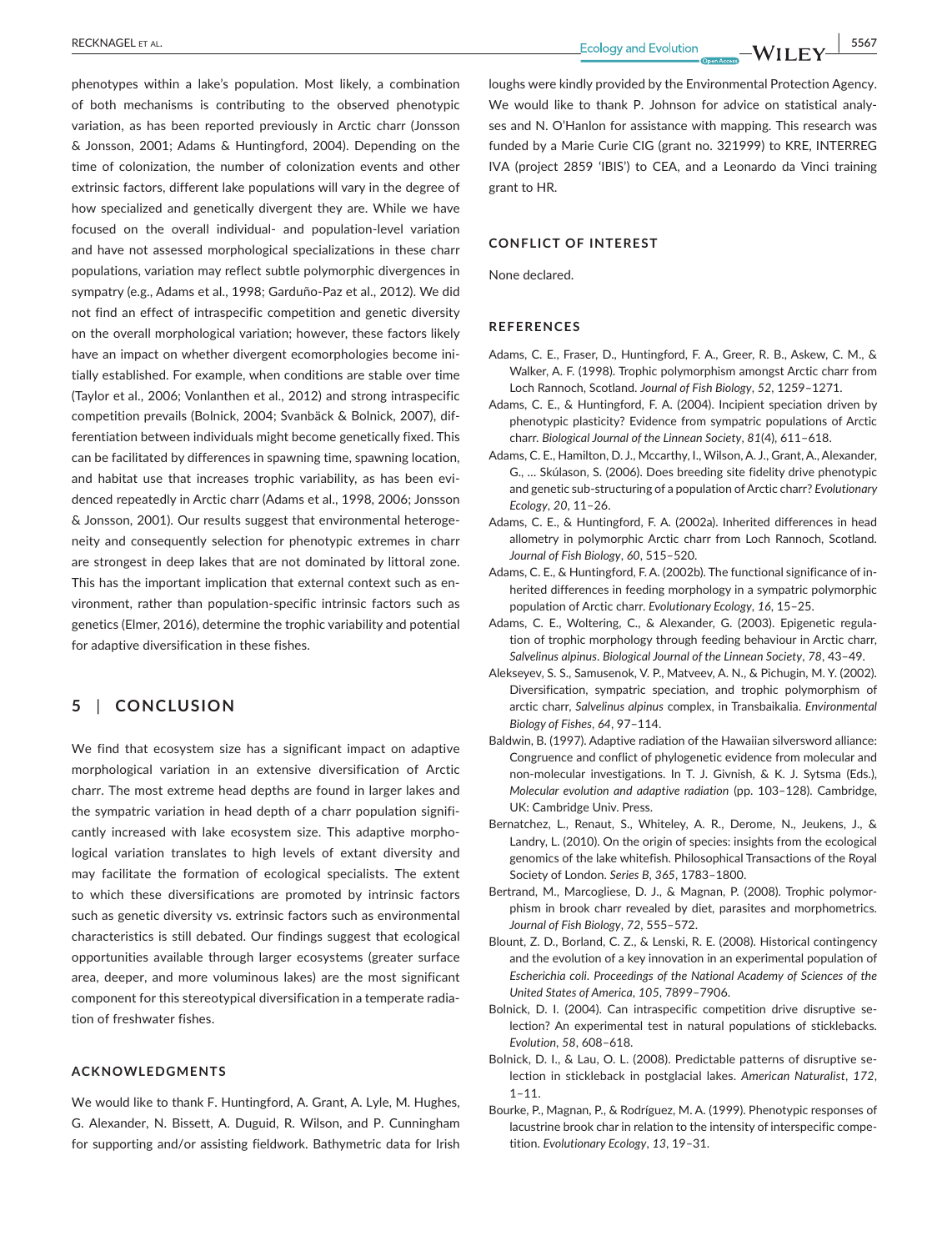- Bush, V., & Adams, C. E. (2007). Using phenotypic variation to determine conservation value: Application of a novel approach to Arctic charr. *Ecology of Freshwater Fish*, *16*, 29–33.
- Chavarie, L., Howland, K. L., & Tonn, W. M. (2013). Sympatric polymorphism in Lake Trout: The coexistence of multiple shallow-water morphotypes in Great Bear Lake. *Transactions of the American Fisheries Society*, *142*, 814–823.
- Conner, J. K. (2003). Artificial selection: A powerful tool for ecologists. *Ecology*, *84*, 1650–1660.
- Crawley, M. J. (2014). *The R book*. New York, NY: John Wiley & Sons.
- Day, T., & McPhail, J. D. (1996). The effect of behavioural and morphological plasticity on foraging efficiency in the threespine stickleback (*Gasterosteus* sp.). *Oecologia*, *108*, 380–388.
- Elmer, K. R. (2016). Genomic tools for new insights to variation, adaptation, and evolution in the salmonid fishes: A perspective for charr. *Hydrobiologia* [online early], 1–18. [https://doi.org/10.1007/](https://doi.org/10.1007/s10750-015-2614-5) [s10750-015-2614-5](https://doi.org/10.1007/s10750-015-2614-5)
- Elmer, K. R., Lehtonen, T. K., Fan, S., & Meyer, A. (2013). Crater lake colonization by Neotropical cichlid fishes. *Evolution*, *67*, 281–288.
- Elmer, K. R., Lehtonen, T. K., Kautt, A. F., Harrod, C., & Meyer, A. (2010). Rapid sympatric ecological differentiation of crater lake cichlid fishes within historic times. *BMC Biology*, *8*, 60.
- Elmer, K. R., & Meyer, A. (2011). Adaptation in the age of ecological genomics: Insights from parallelism and convergence. *Trends in Ecology & Evolution*, *26*, 298–306.
- Eloranta, A. P., Kahilainen, K. K., Amundsen, P. A., Knudsen, R., Harrod, C., & Jones, R. I. (2015). Lake size and fish diversity determine resource use and trophic position of a top predator in high-latitude lakes. *Ecology and Evolution*, *5*, 1664–1675.
- Eloranta, A. P., Nieminen, P., & Kahilainen, K. K. (2015). Trophic interactions between introduced lake trout (*Salvelinus namaycush*) and native Arctic charr (*S. alpinus*) in a large Fennoscandian subarctic lake. *Ecology of Freshwater Fish*, *24*, 181–192.
- Franks, S. J., Sim, S., & Weis, A. E. (2007). Rapid evolution of flowering time by an annual plant in response to a climate fluctuation. *Proceedings of the National Academy of Sciences of the United States of America*, *104*, 1278–1282.
- Fraser, D., Huntingford, F. A., & Adams, C. E. (2008). Foraging specialisms, prey size and life-history patterns: A test of predictions using sympatric polymorphic Arctic charr (*Salvelinus alpinus*). *Ecology of Freshwater Fish*, *17*, 1–9.
- Fukami, T. (2004). Assembly history interacts with ecosystem size to influence species diversity. *Ecology*, *85*, 3234–3242.
- Garduño-Paz, M. V., & Adams, C. E. (2010). Discrete prey availability promotes foraging segregation and early divergence in Arctic charr, *Salvelinus alpinus*. *Hydrobiologia*, *650*, 15–26.
- Garduño-Paz, M. V., Adams, C. E., Verspoor, E., Knox, D., & Harrod, C. (2012). Convergent evolutionary processes driven by foraging opportunity in two sympatric morph pairs of Arctic charr with contrasting post-glacial origins. *Biological Journal of the Linnean Society*, *106*, 794–806.
- Garduño-Paz, M. V., Demetriou, M., & Adams, C. E. (2010). Variation in scale shape among alternative sympatric phenotypes of Arctic charr *Salvelinus alpinus* from two lakes in Scotland. *Journal of Fish Biology*, *76*, 1491–1497.
- Gavrilets, S., & Losos, J. B. (2009). Adaptive radiation: Contrasting theory with data. *Science*, *323*, 732–737.
- Grant, P. R., & Grant, B. R. (2011). *How and why species multiply: The radiation of Darwin's finches*. Princeton, NJ: Princeton Univ. Press.
- Grömping, U. (2006). Relative importance for linear regression in R: The package relaimpo. *Journal of Statistical Software*, *17*, 1–27.
- Hayden, B., Harrod, C., & Kahilainen, K. K. (2014). Lake morphometry and resource polymorphism determine niche segregation between cooland cold-water-adapter fish. *Ecology*, *95*, 538–552.
- Hendry, A. P., Nosil, P., & Rieseberg, L. H. (2007). The speed of ecological speciation. *Functional Ecology*, *21*, 455–464.
- Hindar, K., & Jonsson, B. (1982). Habitat and food segregation of dwarf and normal Arctic charr (*Salvelinus alpinus*) from Vangsvatnet Lake, western Norway. *Canadian Journal of Fisheries and Aquatic Science*, *39*, 1030–1045.
- Hooker, O. E., Barry, J., Van Leeuwen, T. E., Lyle, A., Newton, J., Cunningham, P., & Adams, C. E. (2016). Morphological, ecological and behavioural differentiation of sympatric profundal and pelagic Arctic charr (*Salvelinus alpinus*) in Loch Dughaill Scotland. *Hydrobiologia*, *783*, 209–221.
- Jensen, J. W., & Hesthagen, T. (1996). Direct estimates of the selectivity of a multimesh and a series of single gillnets for brown trout. *Journal of Fish Biology*, *49*, 33–40.
- Jonsson, B., & Jonsson, N. (2001). Polymorphism and speciation in Arctic charr. *Journal of Fish Biology*, *58*, 605–638.
- Kahilainen, K. K., & Østbye, K. (2006). Morphological differentiation and resource polymorphism in three sympatric whitefish *Coregonus lavaretus* (L.) forms in a subarctic lake. *Journal of Fish Biology*, *68*, 63–79.
- Kawecki, T. J., Lenski, R. E., Ebert, D., Hollis, B., Olivieri, I., & Whitlock, M. C. (2012). Experimental evolution. *Trends in Ecology & Evolution*, *27*, 547–560.
- Kisel, Y., & Barraclough, T. G. (2010). Speciation has a spatial scale that depends on levels of gene flow. *American Naturalist*, *175*, 316–334.
- Klemetsen, A. (2010). The charr problem revisited: Exceptional phenotypic plasticity promotes ecological speciation in postglacial lakes. *Freshwater Reviews*, *3*, 49–74.
- Klemetsen, A. (2013). The most variable vertebrate on Earth. *Journal of Ichthyology*, *53*, 781–791.
- Klemetsen, A., Amundsen, P.-A., Dempson, J. B., Jonsson, B., Jonsson, N., O'Connell, M. F., & Mortensen, E. (2003). Atlantic salmon *Salmo salar* L., brown trout *Salmo trutta* L. and Arctic charr *Salvelinus alpinus* (L.): A review of aspects of their life histories. *Ecology of Freshwater Fish*, *12*, 1–59.
- Klemetsen, A., Knudsen, R., Primicerio, R., & Amundsen, P.-A. (2006). Divergent, genetically based feeding behaviour of two sympatric Arctic charr, *Salvelinus alpinus* (L.), morphs. *Ecology of Freshwater Fish*, *15*, 350–355.
- Knudsen, R., Amundsen, P.-A., Klemetsen, R. A., & Soerensen, P. (2007). Contrasting niche-based variation in trophic morphology within Arctic charr populations. *Evolutionary Ecology Research*, *9*, 1005–1021.
- Kristjánsson, B. K., Malmquist, H. J., Ingimarsson, F., Antonsson, T., Snorrason, S. S., & Skúlason, S. (2011). Relationships between lake ecology and morphological characters in Icelandic Arctic charr, *Salvelinus alpinus*. *Biological Journal of the Linnean Society*, *103*, 761–771.
- Landry, L., Vincent, W. F., & Bernatchez, L. (2007). Parallel evolution of lake whitefish dwarf ecotypes in association with limnological features of their adaptive landscape. *Journal of Evolutionary Biology*, *20*, 971–984.
- Liem, K. F. (1991). A functional approach to the development of the head of teleosts: Implications on constructional morphology and constraints. In N. Schmidt-Kittler, & K. Vogel (Eds.), *Constructional morphology and evolution* (pp. 231–249). Berlin, Heidelberg Germany: Springer.
- Liem, K. F. (1993). Ecomorphology of the teleostean skull. In J. Hanken, & B. K. Hall (Eds.), *The skull* (pp. 422–452). Chicago, IL: Univ. of Chicago **Press**
- Losos, J. B. (2009). *Lizards in an evolutionary tree: Ecology and adaptive radiation of anoles*. Berkeley, CA: Univ. of California Press.
- Losos, J. B. (2010). Adaptive radiation, ecological opportunity, and evolutionary determinism. *American Naturalist*, *175*, 623–639.
- Losos, J. B., & Mahler, D. L. (2010). *Adaptive radiation: the interaction of ecological opportunity, adaptation and speciation.* In M. A. Bell, D. J. Futuyma, W. F. Eanes, & J. S. Levinton (Eds.), *Evolution Since Darwin: The first 150 years*. Sunderland, USA: Sinauer Associates.
- Losos, J. B., & Schluter, D. (2000). Analysis of an evolutionary species–area relationship. *Nature*, *408*, 847–850.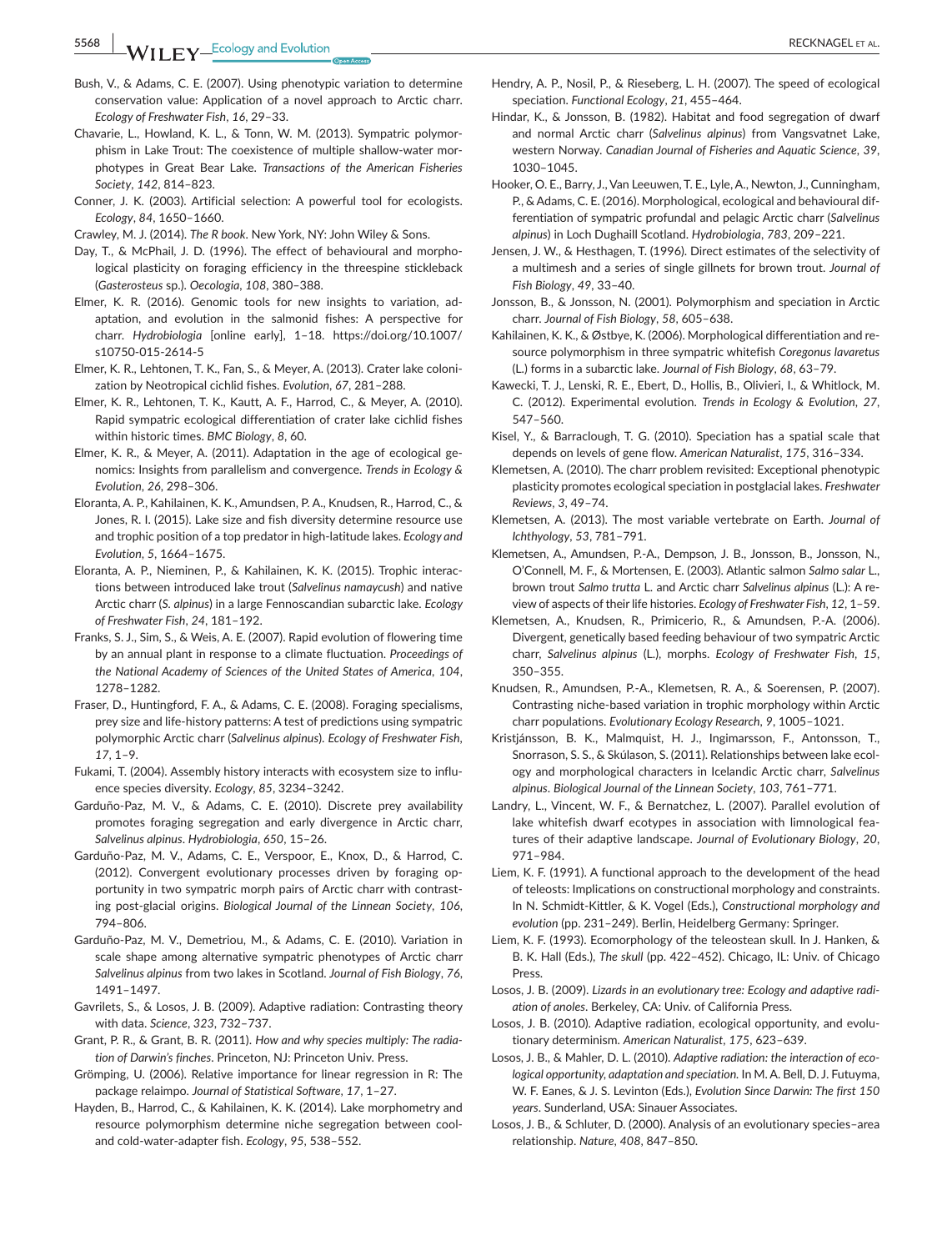- Malmquist, H. J. (1992). Phenotype-specific feeding behaviour of two arctic charr *Salvelinus alpinus* morphs. *Oecologia*, *92*, 354–361.
- McPhail, J. D. (1993). Ecology and evolution of sympatric sticklebacks (*Gasterosteus*): Origin of the species pairs. *Canadian Journal of Zoology*, *71*, 515–523.
- McPhail, J. D. (1994). Speciation and the evolution of reproductive isolation in the sticklebacks (*Gasterosteus*) of south-western British Columbia. In M. Bell, & S. Foster (Eds.), *The evolutionary biology of the threespine stickleback* (pp. 399–437). Oxford, UK: Oxford Univ. Press.
- Meyer, R. S., DuVal, A. E., & Jensen, H. R. (2012). Patterns and processes in crop domestication: An historical review and quantitative analysis of 203 global food crops. *New Phytologist*, *196*, 29–48.
- Muir, A. M., Hansen, M. J., Bronte, C. R., & Krueger, C. C. (2016). If Arctic charr *Salvelinus alpinus* is 'the most diverse vertebrate', what is the lake charr *Salvelinus namaycush*? *Fish and Fisheries*, *17*, 1194–1207.
- Murray, J., & Pullar, L. (1910). *Bathymetrical survey of the Scottish fresh-water lochs* (Vols. I-VI). Edinburgh, UK: Challenger office.
- Neff, M. W., & Rine, J. (2006). A fetching model organism. *Cell*, *124*, 229–231.
- Nosil, P., & Reimchen, T. E. (2005). Ecological opportunity and levels of morphological variance within freshwater stickleback populations. *Biological Journal of the Linnean Society*, *86*, 297–308.
- Østbye, K. P. A., Bernatchez, A. L., Klemetsen, A., Knudsen, R., Kristoffersen, R., Naesje, T. F., & Hindar, K. (2006). Parallel evolution of ecomorphological traits in the European whitefish *Coregonus lavaretus* (L.) species complex during postglacial times. *Molecular Ecology*, *15*, 3983–4001.
- Post, D. M., Pace, M. L., & Hairston, N. G. (2000). Ecosystem size determines food-chain length in lakes. *Nature*, *405*, 1047–1049.
- R Core Team. (2013). *R: A language and environment for statistical computing*. Vienna, Austria: R Foundation for Statistical Computing. Retrieved from<http://www.R-project.org/>
- Reche, I., Pulido-Villena, E., Morales-Baquero, R., & Casamayor, E. O. (2005). Does ecosystem size determine aquatic bacterial richness? *Ecology*, *86*, 1715–1722.
- Recknagel, H., Elmer, K. R., & Meyer, A. (2014). Crater lake habitat predicts morphological diversity in adaptive radiations of cichlid fishes. *Evolution*, *68*, 2145–2155.
- Ricklefs, R. E. (2007). History and diversity: Explorations at the intersection of ecology and evolution. *American Naturalist*, *170*, S56–S70.
- Robinson, B. W., & Wilson, D. S. (1994). Character release and displacement in fishes: A neglected literature. *American Naturalist*, *144*, 596–627.
- Robinson, B. W., Wilson, D. S., Margosian, A. S., & Lotito, P. T. (1993). Ecological and morphological differentiation by pumpkinseed sunfish in lakes without bluegill sunfish. *Evolutionary Ecology*, *7*, 451–464.
- Rüber, L., & Adams, D. C. (2001). Evolutionary convergence of body shape and trophic morphology in cichlids from Lake Tanganyika. *Journal of Evolutionary Biology*, *14*, 325–332.
- Salzburger, W., & Meyer, A. (2004). The species flocks of East African cichlid fishes: Recent advances in molecular phylogenetics and population genetics. *Naturwissenschaften*, *91*, 277–290.
- Sandlund, O. T., Museth, J., Næsje, T. F., Rognerud, S., Saksgård, R., Hesthagen, T., & Borgstrøm, R. (2010). Habitat use and diet of sympatric Arctic charr (*Salvelinus alpinus*) and whitefish (*Coregonus lavaretus*) in five lakes in southern Norway: Not only interspecific population dominance? *Hydrobiologia*, *650*, 27–41.
- Schluter, D. (1993). Adaptive radiation in sticklebacks: Size, shape, and habitat use efficiency. *Ecology*, *74*, 699–709.
- Schluter, D. (2000). *The ecology of adaptive radiations*. New York, NY: Oxford University Press.
- Schluter, D., & McPhail, J. D. (1992). Ecological character displacement and speciation in sticklebacks. *American Naturalist*, *140*, 85–108.
- Seehausen, O. (2006). African cichlid fish: A model system in adaptive radiation research. *Proceedings of the Royal Society of London, Series B: Biological Sciences*, *273*, 1–12.
- Seehausen, O., & Wagner, C. E. (2014). Speciation in freshwater fishes. *Annual Review of Ecology Evolution and Systematics*, *45*, 621–651.
- Siwertsson, A., Knudsen, R., Kahilainen, K. K., Praebel, K., Primicerio, R., & Amundsen, P.-A. (2010). Sympatric diversification as influenced by ecological opportunity and historical contingency in a young species lineage of whitefish. *Evolutionary Ecology Research*, *12*, 929–947.
- Skúlason, S., Snorrason, S. S., & Jonsson, B. (1999). Sympatric morphs, populations and speciation in freshwater fish with emphasis on Arctic charr. In A. E. Magurran, & R. M. May (Eds.), *Evolution of biological diversity* (pp. 70–92). New York, NY: Oxford Press.
- Smith, T. B., & Skúlason, S. (1996). Evolutionary significance of resource polymorphisms in fishes, amphibians, and birds. *Annual Review of Ecology and Systematics*, *27*, 111–133.
- Snorrason, S. S., Skúlason, S. S., Jonsson, B., Malmquist, H. J., Jonasson, P. M., Sandlund, O. T., & Lindem, T. (1994). Trophic specialisation in Arctic charr *Salvelinus alpinus* (Pisces: Salmonidae): Morphological divergence and ontogenetic niche shifts. *Biological Journal of the Linnean Society*, *51*, 1–18.
- Stein, A., Gerstner, K., & Kreft, H. (2014). Environmental heterogeneity as a universal driver of species richness across taxa, biomes and spatial scales. *Ecology Letters*, *17*, 866–880.
- Svanbäck, R., & Bolnick, D. I. (2007). Intraspecific competition drives increased resource use diversity within a natural population. *Proceedings of the Royal Society of London, Series B: Biological Sciences*, *274*, 839–844.
- Svanbäck, R., & Eklöv, P. (2004). Morphology in perch affects habitat specific feeding efficiency. *Functional Ecology*, *18*, 503–510.
- Svanbäck, R., Eklöv, P., Fransson, R., & Holmgren, K. (2008). Intraspecific competition drives multiple species resource polymorphism in fish communities. *Oikos*, *117*, 114–124.
- Taylor, E. B., Boughman, J. W., Groenenboom, M., Sniatynski, M., Schluter, D., & Gow, J. L. (2006). Speciation in reverse: Morphological and genetic evidence of the collapse of a three-spined stickleback (*Gasterosteus aculeatus*) species pair. *Molecular Ecology*, *15*, 343–355.
- Tews, J., Brose, U., Grimm, V., Tielborger, K., Wichmann, M. C., & Schwager, M. (2004). Animal species diversity driven by habitat heterogeneity/diversity: The importance of keystone structures. *Journal of Biogeography*, *31*, 79–92.
- Turner, G. F. (2007). Adaptive radiation of cichlid fish. *Current Biology*, *17*, R827–R831.
- Vamosi, S. M. (2003). The presence of other fish species affects speciation in threespine sticklebacks. *Evolutionary Ecology Research*, *5*, 717–730.
- Vamosi, S. M. (2005). On the role of enemies in divergence and diversification of prey: A review and synthesis. *Canadian Journal of Zoology*, *83*, 894–910.
- Vonlanthen, P., Bittner, D., Hudson, A. G., Young, K. A., Müller, R., Lundsgaard-Hansen, B., … Seehausen, O. (2012). Eutrophication causes speciation reversal in whitefish adaptive radiations. *Nature*, *482*, 357–362.
- Vonlanthen, P., Roy, D., Hudson, A. G., Largiader, C. R., Bittner, D., & Seehausen, O. (2009). Divergence along a steep ecological gradient in lake whitefish (*Coregonus* sp.). *Journal of Evolutionary Biology*, *22*, 498–514.
- Wagner, C. E., Harmon, L. J., & Seehausen, O. (2012). Ecological opportunity and sexual selection together predict adaptive radiation. *Nature*, *487*, 366–369.
- Wagner, C. E., Harmon, L. J., & Seehausen, O. (2014). Cichlid species-area relationships are shaped by adaptive radiations that scale with area. *Ecology Letters*, *17*, 583–592.
- Willacker, J. J., von Hippel, F. A., Wilton, P. R., & Walton, K. M. (2010). Classification of threespine stickleback along the benthic-limnetic axis. *Biological Journal of the Linnean Society*, *101*, 595–608.
- Wilson, A. J., Gislason, D., Skúlason, S., Snorrason, S. S., Adams, C. E., Alexander, G., … Ferguson, M. M. (2004). Population genetic structure